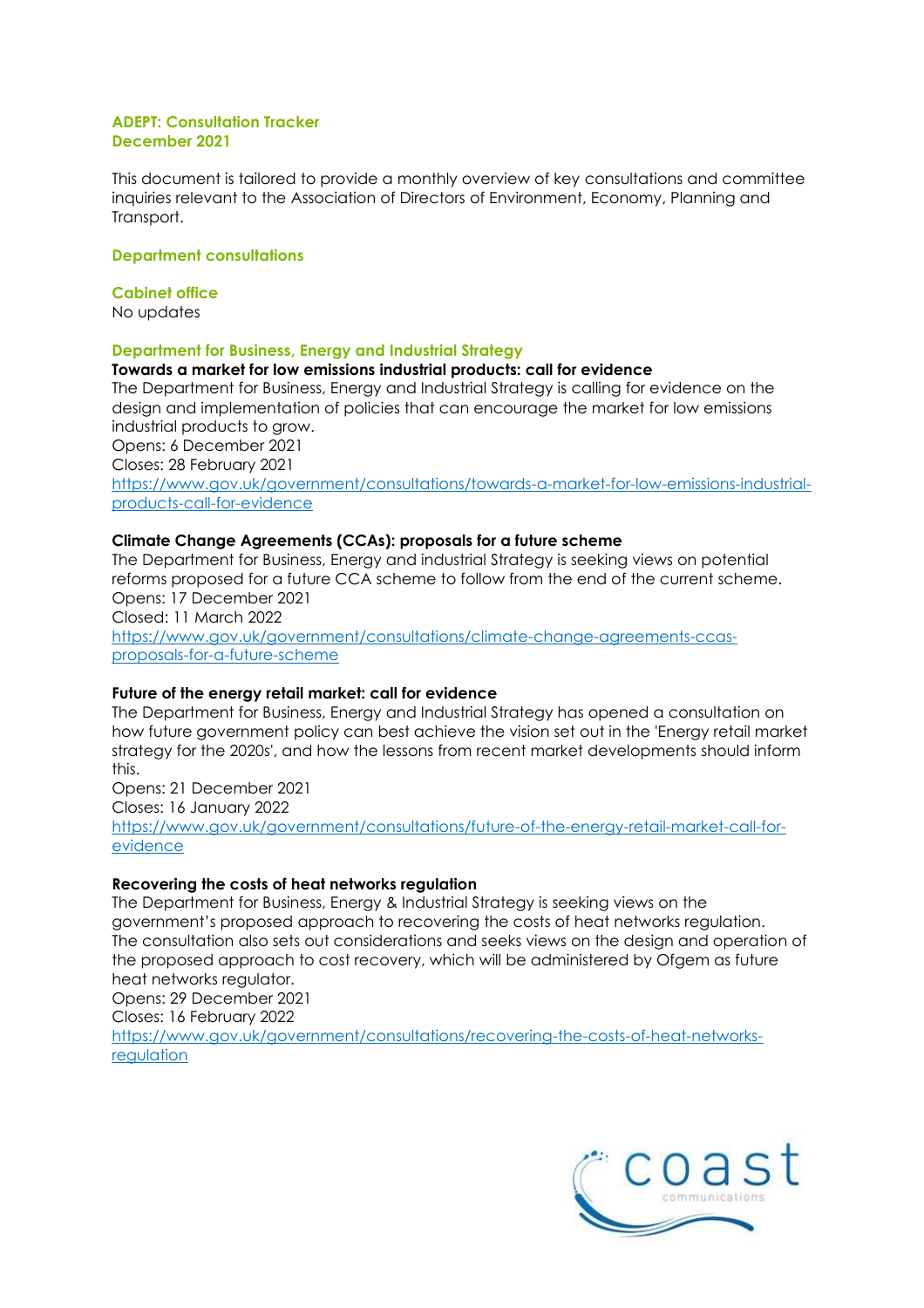### **Department for Culture, Media and Sport**

### **New build developments consultation: delivering gigabit-capable connections**

The Department for Digital, Culture, Media and Sport has opened a technical consultation seeking views on our legislative proposals to ensure that new build homes have access to gigabit-capable connections.

Opens: 21 December 2021

Closes: 28 February 2022

[https://www.gov.uk/government/consultations/new-build-developments-consultation](https://www.gov.uk/government/consultations/new-build-developments-consultation-delivering-gigabit-capable-connections)[delivering-gigabit-capable-connections](https://www.gov.uk/government/consultations/new-build-developments-consultation-delivering-gigabit-capable-connections)

### **Department for Environment, Food and Rural Affairs**

No updates

### **Department for Levelling Up, Housing and Communities**

### **Changes to the capital framework: Minimum Revenue Provision**

The Department for Levelling Up, Housing & Communities has opened a consultation on proposed changes to regulations to better enforce the duty of local authorities to make prudent Minimum Revenue Provision each year. Opens: 30 November 2021 Closes: 8 February 2022 [https://www.gov.uk/government/consultations/changes-to-the-capital-framework-minimum](https://www.gov.uk/government/consultations/changes-to-the-capital-framework-minimum-revenue-provision)[revenue-provision](https://www.gov.uk/government/consultations/changes-to-the-capital-framework-minimum-revenue-provision)

### **Provisional local government finance settlement 2022 to 2023: consultation**

The Department for Levelling Up, Housing and Communities has opened a consultation on the local government financial settlement for 2022 to 2023. Opens: 16 December 2021 Closes: 13 January 2022 [https://www.gov.uk/government/consultations/provisional-local-government-finance](https://www.gov.uk/government/consultations/provisional-local-government-finance-settlement-2022-to-2023-consultation)[settlement-2022-to-2023-consultation](https://www.gov.uk/government/consultations/provisional-local-government-finance-settlement-2022-to-2023-consultation)

### **Department for Transport**

#### **Whole industry strategic plan for rail: call for evidence**

The Department for Transport has opened a consultation inviting responses on how rail can support long-term national objectives to inform the development of a 30-year strategic plan for the rail industry. Opens: 9 December 2021 Closes: 4 February 2022 [https://www.gov.uk/government/consultations/whole-industry-strategic-plan-for-rail-call-for](https://www.gov.uk/government/consultations/whole-industry-strategic-plan-for-rail-call-for-evidence)[evidence](https://www.gov.uk/government/consultations/whole-industry-strategic-plan-for-rail-call-for-evidence)

#### **HM Treasury**

#### **Landfill Tax Review: call for evidence**

HM Treasury's call for evidence is seeking views on aspects of Landfill Tax, to ensure the tax continues to support the government's ambitious environmental objectives. Opens: 30th November 2021 Closes: 22 February 2022 <https://www.gov.uk/government/consultations/landfill-tax-review-call-for-evidence>

#### **Current committee consultations & inquiries**

**Business Energy and Industrial Strategy Committee** No updates